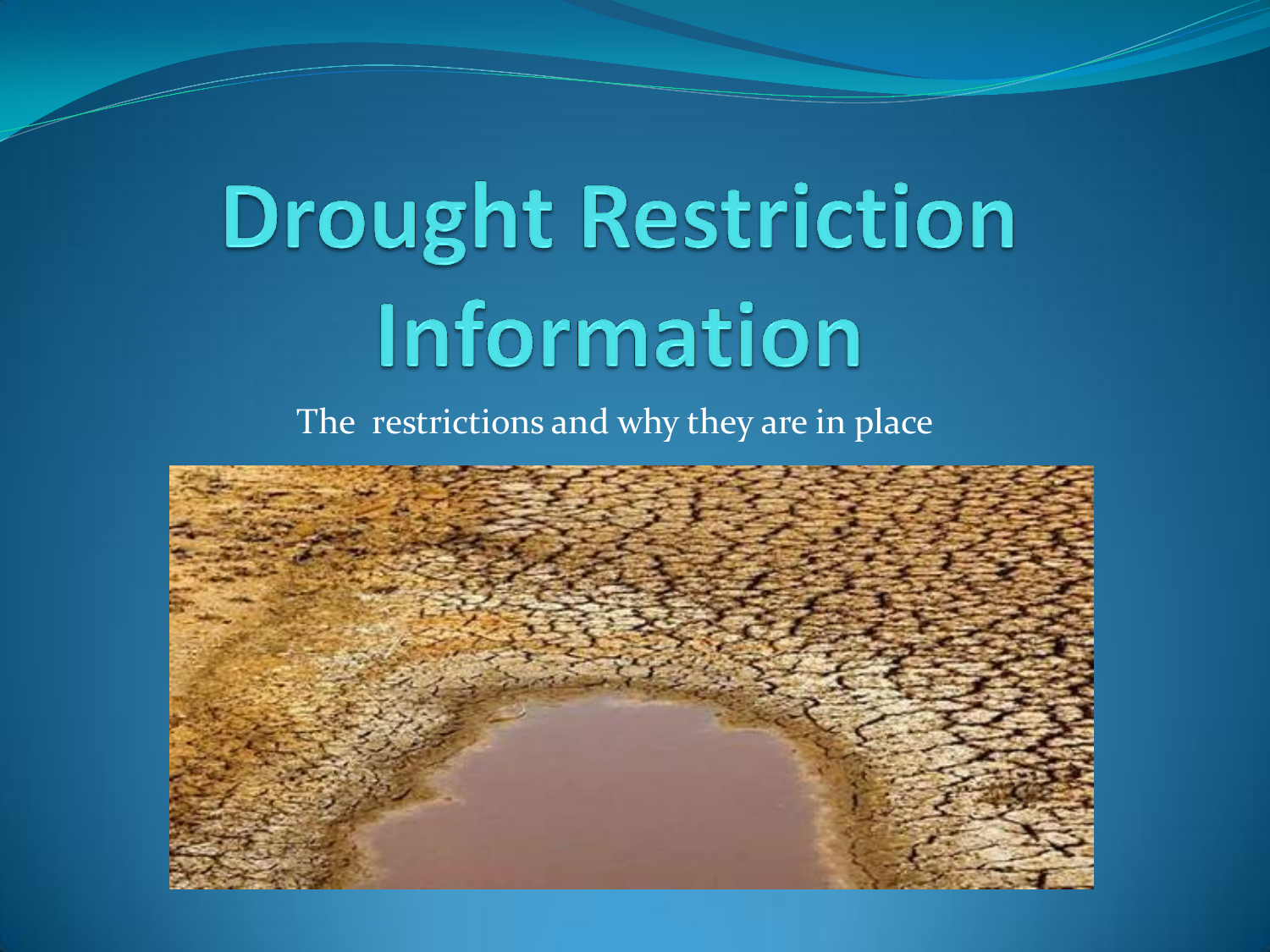#### How Does This Drought Affect Chanute Water Users

- Water supplies in the Neosho/Cottonwood Assurance District is dwindling forcing implementation of water use restrictions.
- If restrictions and voluntary conservation measures do not save enough water and if drought conditions continue water availability will go down and prices up.
- The current restrictions were put into effect at the request of the Kansas Water Office via the Assurance District. They are designed to make what water we have last longer.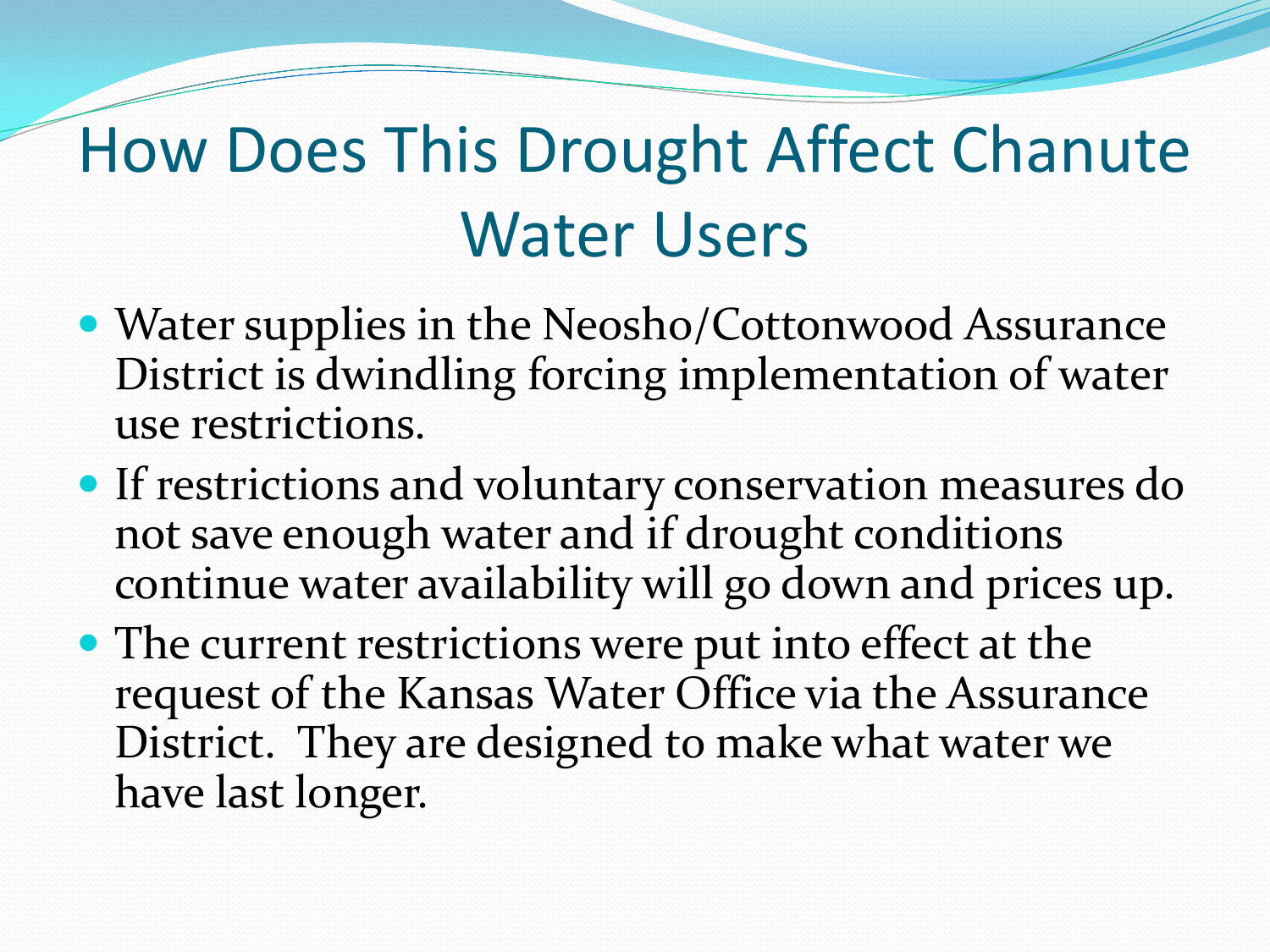- Lawn/Garden watering is restricted to an odd/even schedule between the hours of 9:00 p.m. and 10:00 a.m. by handheld hose or bucket only. Odd numbered addresses may water on odd numbered days of the month; even numbered addresses may water on even numbered days of the month.
- All commercial and residential car washing is restricted to the hours between 9:00 p.m. and 10:00 a.m.
- Golf courses are restricted to watering tee box and greens only after sunset and before sunrise. Hand watering of greens during the day may be done at temperatures over 90°. All other conditions of the courses water rights apply.
- Customer water leaks must be repaired within 24 hours of detection.
- Topping off of swimming pools due to evaporation is allowed between the hours of 9:00 p.m. and 10:00 a.m. until Labor Day, September 3, 2012. After Labor Day, adding water to swimming pools is prohibited.
- Waste of water is prohibited.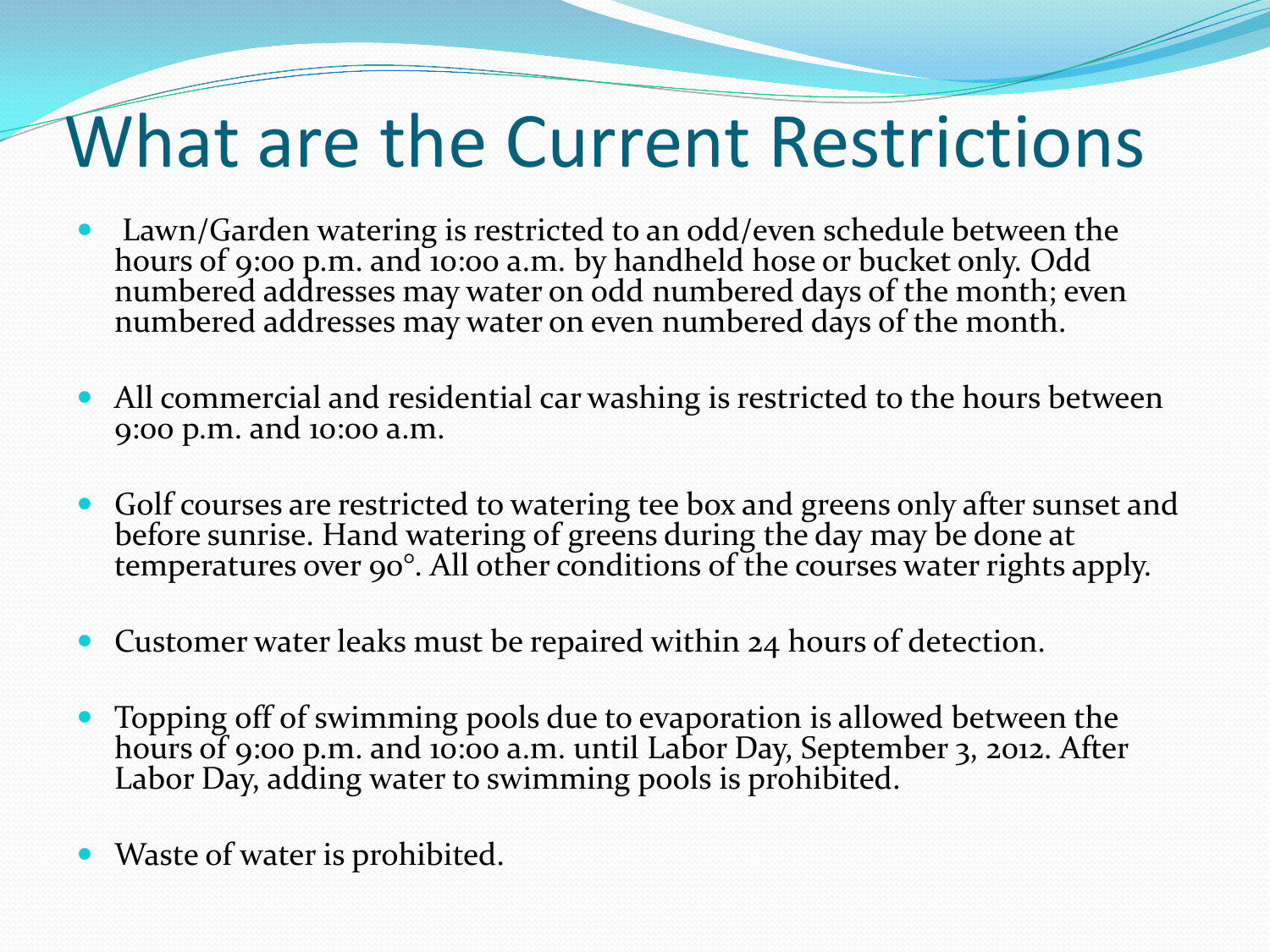

- Lawn/Garden watering is restricted to an odd/even schedule between the hours of 9:00 p.m. and 10:00 a.m. by handheld hose or bucket only. Odd numbered addresses may water on odd numbered days of the month; even numbered addresses may water on even numbered days of the month.
	- Watering at night lowers peak daytime water demand
	- Do not use automatic watering systems
	- You may water flowers, trees, shrubs, gardens, and lawns
	- Please do not water to excess!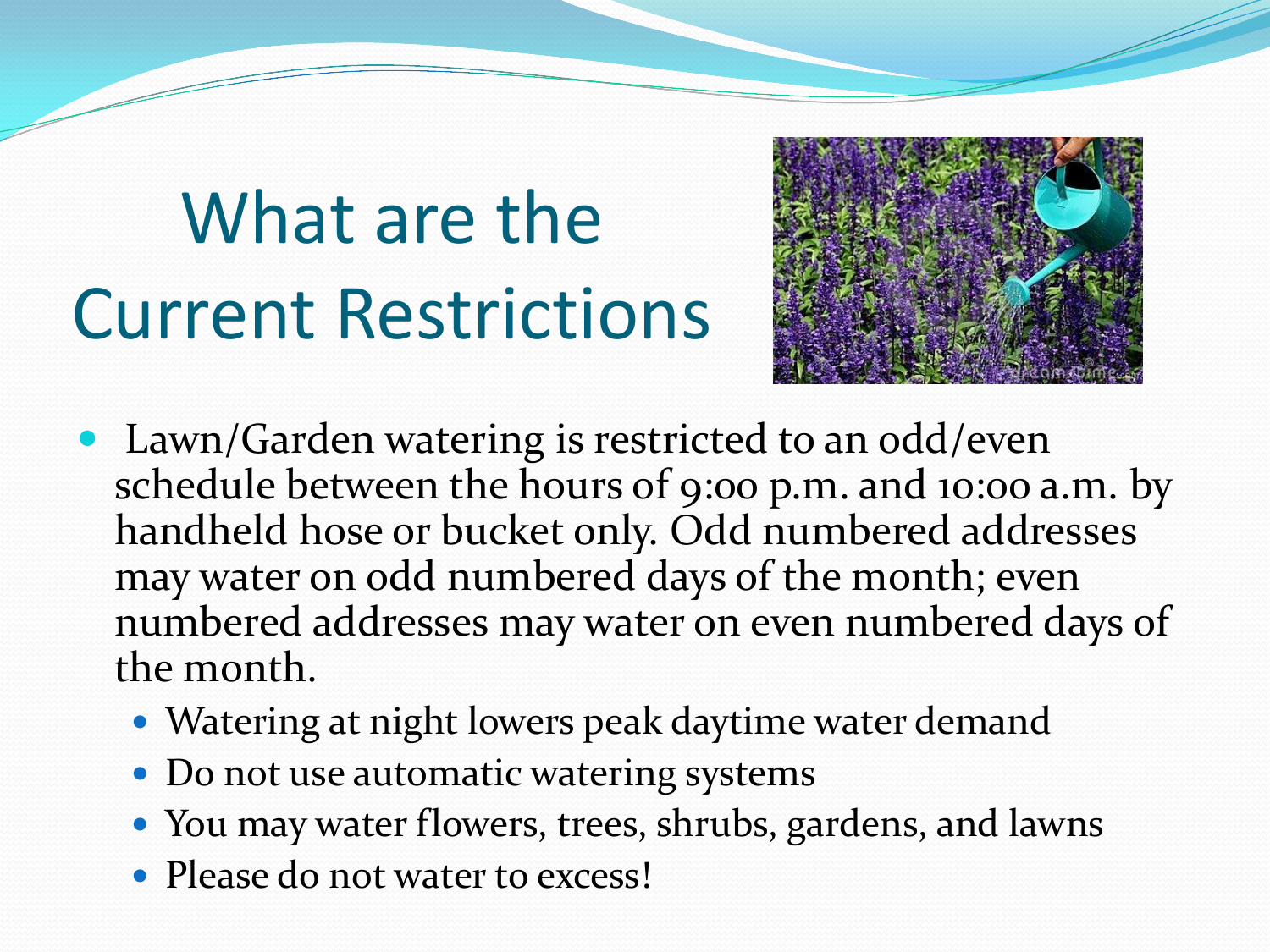

- All commercial and residential car washing is restricted to the hours between 9:00 p.m. and 10:00 a.m.
	- Applies to all car washing at homes, car dealers, motor pools, and car washes.
	- When you do wash your car please only run water when needed and use a nozzle that reduces volume.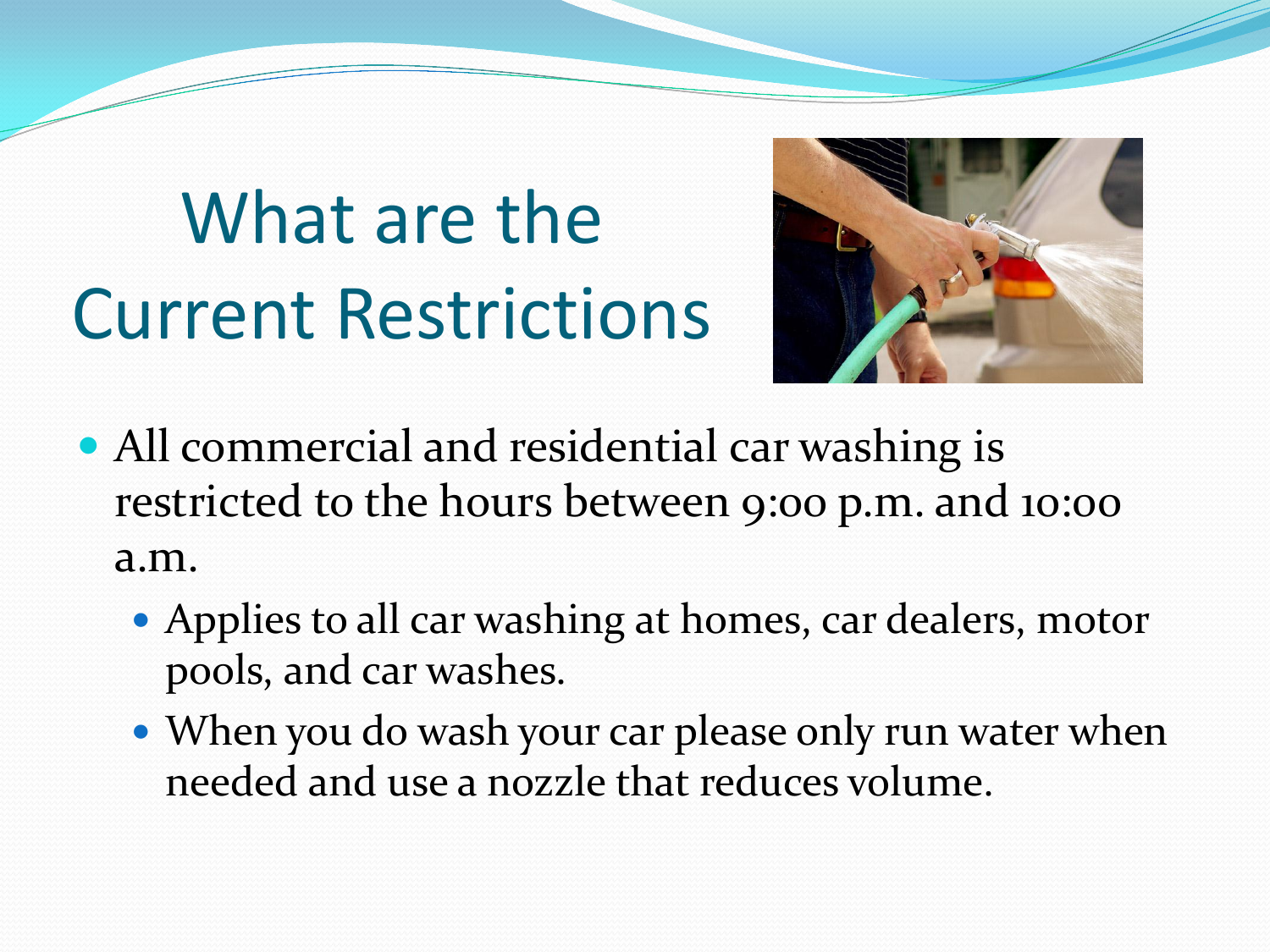

- Golf courses are restricted to watering tee box and greens only after sunset and before sunrise. Hand watering of greens during the day may be done at temperatures over 90°. All other conditions of the courses water rights apply.
	- Golf courses have their own water rights and water supply however we are having them cut back usage for the common good.
	- Please set your systems to water only what is needed.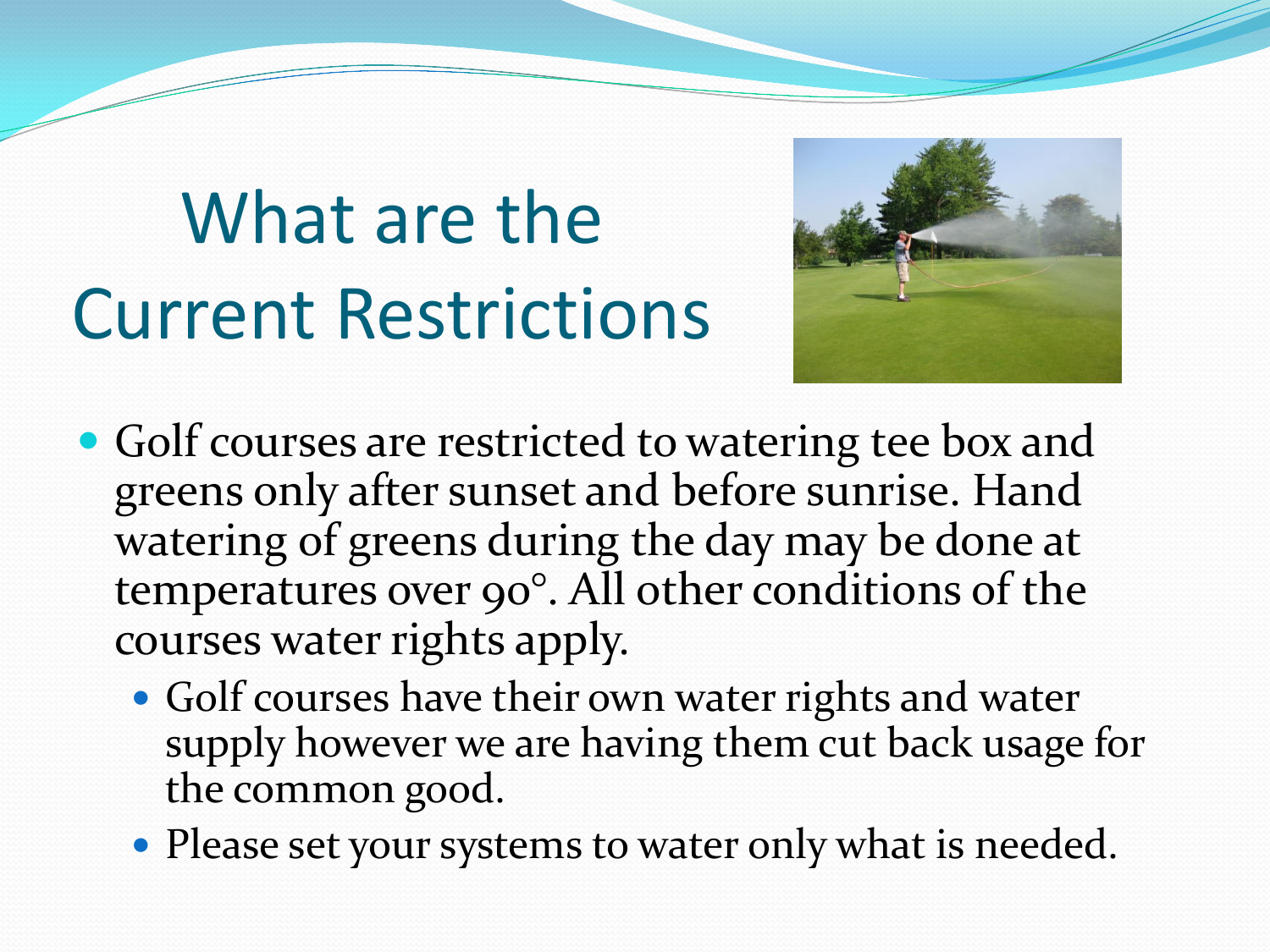

- Customer water leaks must be repaired within 24 hours of detection.
	- Leaks cost you money and are a waste of water
	- A dripping faucet can waste 20 gallons/day, or \$40 a year each.
	- Periodically check your water meter by turning off every item that uses water, get a reading, and then check it again in about an hour. If the reading has changed, more than likely you have a leak.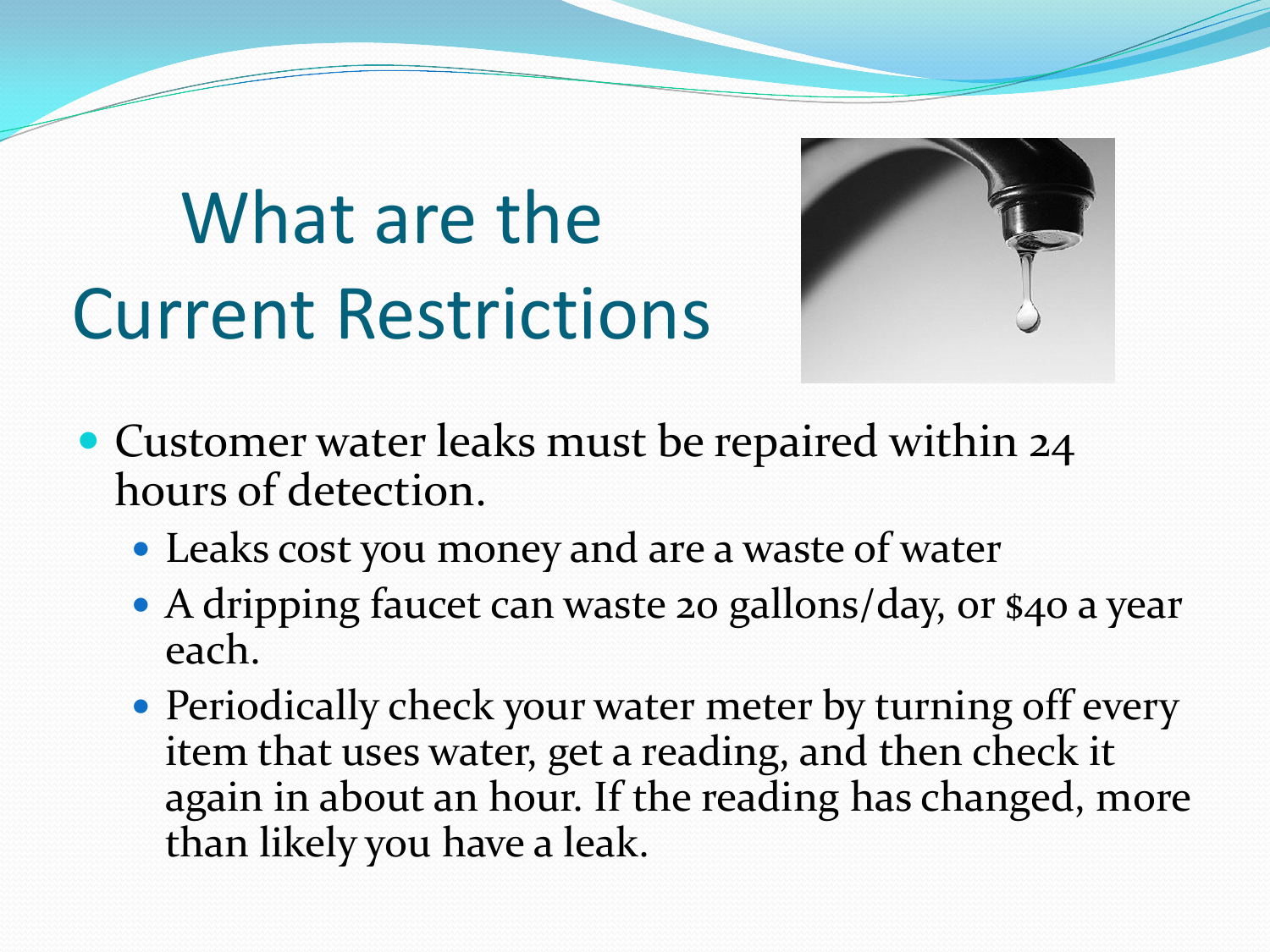

- Topping off of swimming pools due to evaporation is allowed between the hours of 9:00 p.m. and 10:00 a.m. until Labor Day, September 3, 2012. After Labor Day, adding water to swimming pools is prohibited.
	- Direct backwash water to water lawns or gardens when possible
	- Using a pool cover will reduce evaporation loss dramatically
	- When draining your pool for the season finding ways to reuse the water will help conserve and save you money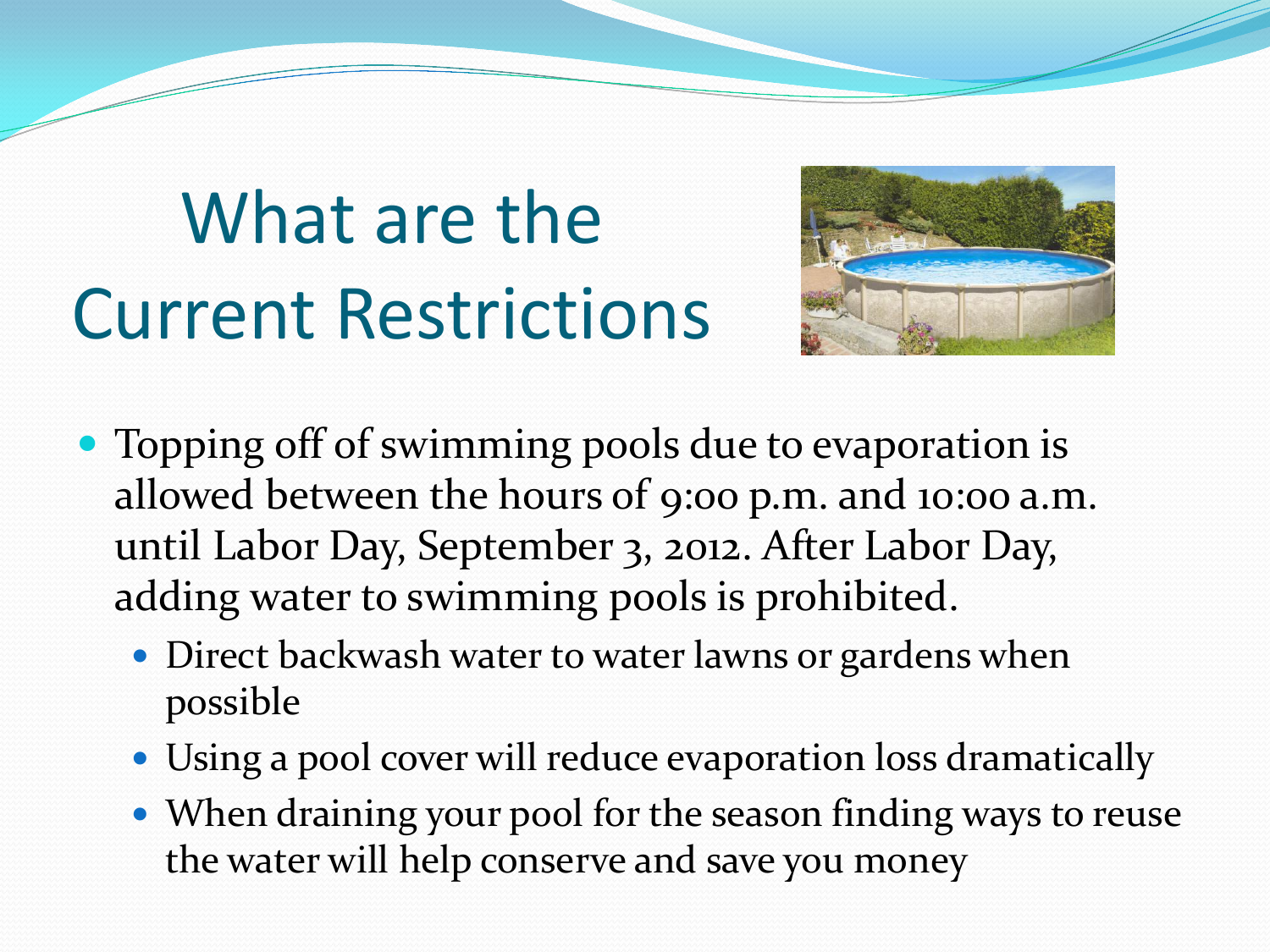

- Waste of water is prohibited. Waste of water includes but is not limited to:
	- Water leaks, leaking toilets and faucets
	- Leaking water cooling towers
	- Letting water spray on paved areas while watering
	- Over watering of yards, plants and gardens.
	- Overflowing livestock or pet water containers